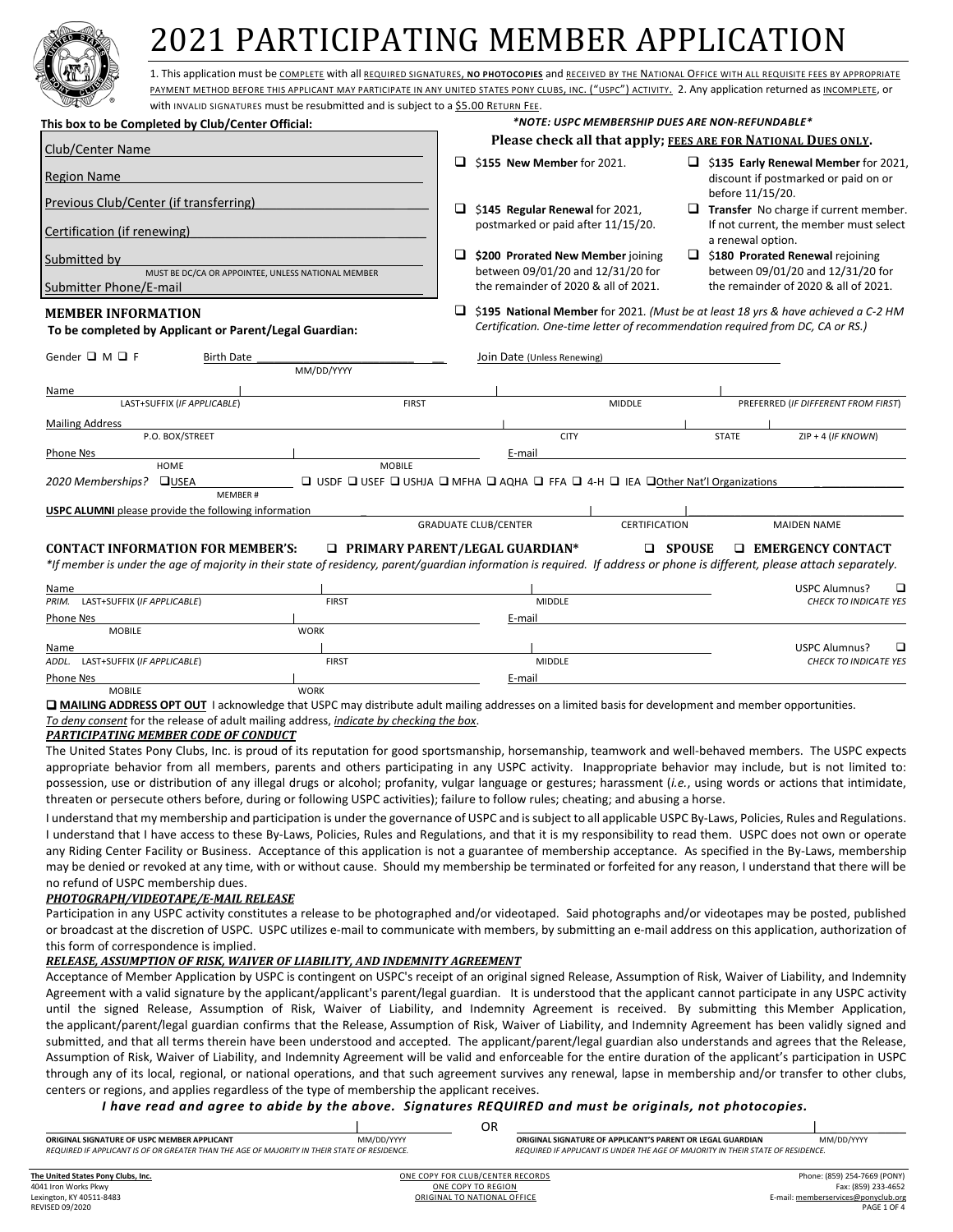## *This document waives important legal rights. Read it carefully before signing.*

I **AGREE** for myself, and/or my child, my/our administrators and assigns, in consideration for my, and/or my child's, participation in this United States Pony Clubs, Inc. (USPC) activity to the following:

I AGREE that I choose to participate voluntarily in an equestrian activity, as a rider, driver, handler, lessee, owner, agent, spectator, volunteer, and/or trainer. I am fully aware and acknowledge that horse sports and USPC activities involve inherent dangerous risks of accident, loss, and serious bodily injury including, but not limited to, broken bones, head injuries, trauma, pain, sickness and disease (including communicable diseases), suffering or death ("Harm"). I fully understand that this release covers, but is not limited to, inherent risks of an equine activity which mean a danger or condition that is an integral part of an equine activity, including but not limited to, any of the following:

- 
- The propensity of an equine to behave in ways that may result in injury, death, or loss to persons on or around the equine;<br>
Figure 1 and results of an equine's reaction to sounds, sudden movement, unfamiliar objects, per The unpredictability of an equine's reaction to sounds, sudden movement, unfamiliar objects, persons, or other animals;
- $\triangleright$  Hazards, including, but not limited to, surface or subsurface conditions;
- A collision with another equine, another animal, a person, or an object;<br>  $\triangleright$  The notential of an individual during an equine activity to act in a neglige
- The potential of an individual during an equine activity to act in a negligent manner that may contribute to injury, death, or loss to the person of the participant or to other persons, including but not limited to, failing to maintain control over an equine or failing to act within the ability of the participant.

I **AGREE** that, because of the inherent dangerous risks associated with equestrian activity, I will complete a medical wristband or armband card and that I and/or my child will wear it while participating in USPC activities. I authorize USPC, it successors or assigns, officials, officers, directors, employees, agents and/or volunteers to obtain and release to any USPC activity personnel (including, but not limited to, organizers, instructors, test examiners, chaperones), and to any first aid and safety personnel, medical professional, and treating medical facility, any information regarding my/my child's medical history, symptoms, treatment, exam results and/or diagnosis contained in the wristband or armband card. I acknowledge that it is my/parental/legal guardian responsibility to ensure that I am/my child is a USPC participating member and am/is wearing a completed wristband or armband card at all USPC activities. Furthermore, I agree and understand that it is my/parental/legal guardian responsibility to ensure that I/my child will not participate in any USPC mounted activities if I/my child have/has had a head injury or other medical condition and have/has been restricted from activity, until such time as the injury or condition is resolved and any activity restriction is lifted.

I **AGREE** to release the USPC, its successors or assigns, officials, officers, directors, employees, agents, personnel, volunteers and affiliated organizations from all claims including, but not limited to, claims for money or property, disability, covenants, actions, suits, causes or action, obligations, debts, costs, expenses, attorneys' fees, judgments, orders and liabilities of whatsoever kind or nature in law, equity or otherwise, whether now known or unknown, suspected or unsuspected, and whether concealed or hidden, including but not limited to any state or federal statutory or common law claim or remedy of any kind whatsoever arising out of or in any way connected with any Harm to me or my horse and for any Harm caused by me or my horse to others, even if the Harm resulted, directly or indirectly, from the negligence of the USPC or the USPC activity.

I **AGREE** to expressly assume all risks of Harm to me or my horse, including Harm resulting from the negligence of the USPC or the USPC activity, and **specifically agree to the applicable state statute/law regarding equine/farm animal activity liability and signed posting (if any), in any state in which I or my child participates in a USPC activity. While a list of state statutes and select portions of those statutes believed to be in effect at the time of the execution of this agreement is attached hereto,** I **AGREE** to locate, review and understand the full applicable statute in place in my jurisdiction.

I **AGREE** to indemnify (that is, to pay any losses, damages, or costs incurred by) the USPC and the USPC activity and to hold them harmless with respect to claims for Harm to me or my horse, and for claims made by others for any Harm caused by me or my horse in the USPC activity.

I **AGREE** that neither I, nor any one claiming through me, will hereafter bring, commence, prosecute or maintain, or cause or permit to be brought, commenced, prosecuted or maintained, any suit or action, either at law or in equity, in any court in the United States or in any state thereof, or elsewhere, against the USPC, its successors or assigns, for, on account of, arising out of, or in any way connected with any Harm to me or my horse, and that neither I, nor any one claiming though me, will enforce, prosecute, or recover upon, or attempt to enforce, prosecute, or recover upon, any claim or right of action whatsoever, which I, or any one claiming though me, may now have or hereafter assert, in any way connected with claims for Harm to me or my horse, and for claims made by others for any Harms caused by me or my horse at the USPC activity.

I **AGREE** this Agreement is ongoing, and shall apply for the total duration of my membership in USPC, and that this Agreement survives any and all membership renewal, transfer, change of any kind, and/or lapse of membership. I specifically acknowledge that the ongoing nature of this Agreement makes it unnecessary for me to execute any release in the future, as this Agreement applies and releases all the liability and costs, as agreed to above, that might be covered by such a future agreement.

I **AGREE** this Agreement is the entire agreement of the parties, and supersedes all prior oral and written understandings and agreements. This Agreement may be modified only by a written amendment signed by both parties. An official electronic communication whereby the member and/or parent/guardian is asked to "click" to agree to a new term or condition shall satisfy this section.

I **AGREE** that if any provision of the Agreement is found to be invalid or illegal by a court of competent jurisdiction, the remaining provisions shall be construed as if the affected provision had not been included in order to effectuate the intent of the parties.

In the event this form is signed by the parent/guardian of a minor, then all representations and acknowledgements herein are expressly made by, for, and on behalf of the parent/guardian and minor. It is agreed that, once a minor reaches the age of majority, he/she will submit and sign a new Member Application. Parent/guardian agrees to indemnify USPC from any harm or damages related to the failure to submit this new application.

By signing below, I **AGREE** to be bound by all applicable USPC rules and all terms and provisions of the USPC activity. I acknowledge that I enter into this release after having read the same, and place my signature hereto of my own free voluntary act and deed. By signing below, I represent to the USPC that I fully understand its contents, that I do not need any further explanation, and I waive any further explanation.

I **AGREE** that by altering this form in any way this application for membership will be considered null and void by USPC. *I have read and AGREE to abide by the above. REQUIRED, all signatures must be originals, not photocopies.*

#### **[The United States Pony Clubs, Inc.](http://www.ponyclub.org/)** ONE COPY FOR CLUB/CENTER RECORDS Phone: (859) 254-7669 (PONY) 4041 Iron Works Pkwy ONE COPY TO REGION Fax: (859) 233-4652 Lexington, KY 40511-8483 **CRIGINAL TO NATIONAL OFFICE**<br>REVISED 09/2020 **DRIGINAL ACCESS** CRIGINAL TO NATIONAL OFFICE **CRIGINAL OF E-mail: <u>memberservices@pony</u>club.org**<br>PAGE 2 OF 4 REVISED 09/2020 PAGE 2 OF 4 | OR | ORIGINAL SIGNATURE OF USPC MEMBER APPLICANT MM/DD/YYYY MELAL TORIGINAL SIGNATURE OF APPLICANT'S PARENT OR LEGAL GUARDIAN MM/DD/YYYY<br>REQUIRED IF APPLICANT IS OF OR GREATER THAN THE AGE OF MAJORITY IN THEIR STATE OF RESIDENC *REQUIRED IF APPLICANT IS OF OR GREATER THAN THE AGE OF MAJORITY IN THEIR STATE OF RESIDENCE REQUIRED IF APPLICANT IS UNDER THE AGE OF MAJORITY IN THEIR STATE OF RESIDENCE*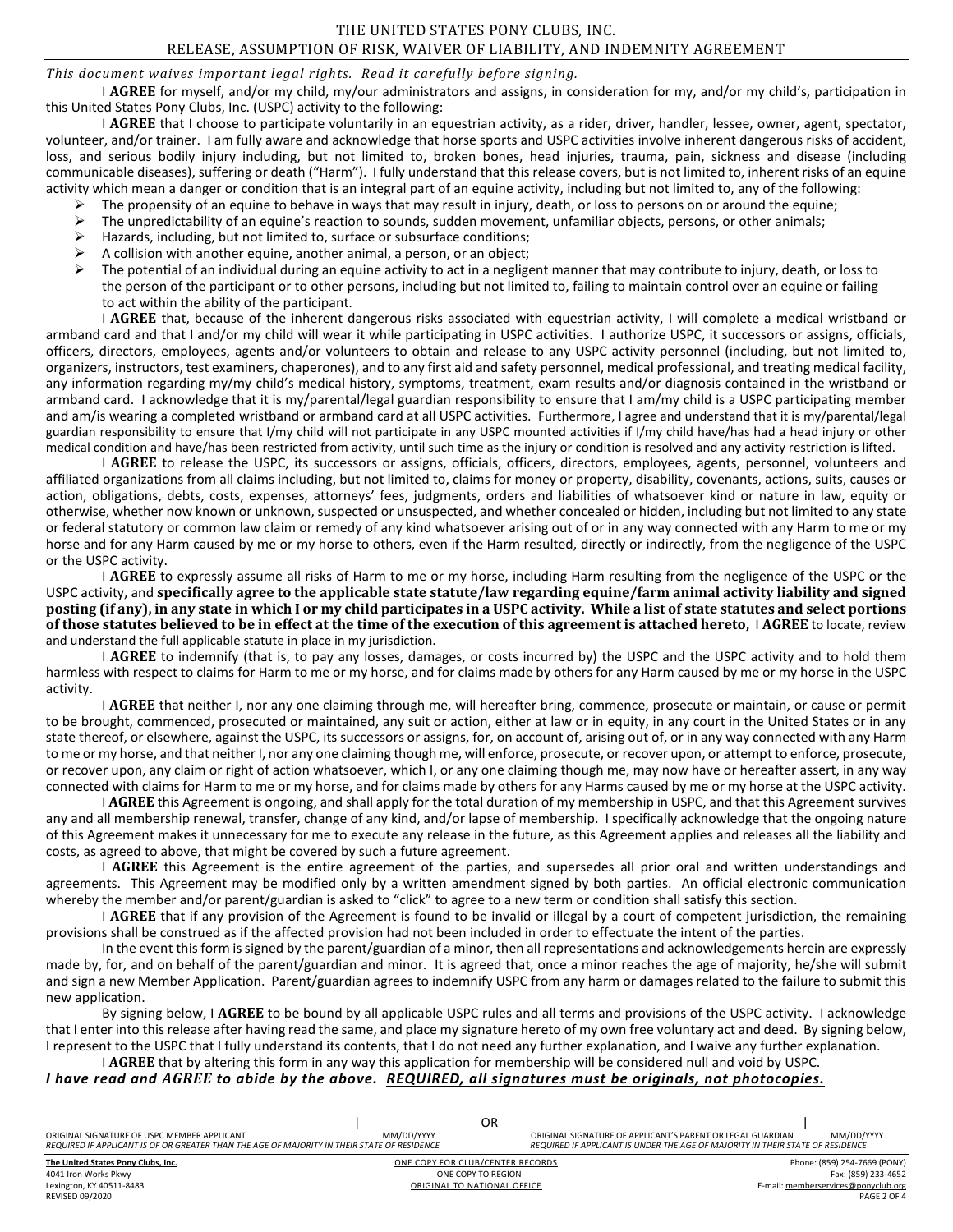## STATE EQUINE ACTIVITY LIABILITY STATUTES

PLEASE RETAIN FOR YOUR PERSONAL RECORDS.

## **ALABAMA**

**AL ST §6-5-337 WARNING:** Under Alabama law, an equine activity sponsor or equine professional is not liable for an injury to or the death of a participant in equine activities resulting from the inherent risks of equine activities, pursuant to the Equine Activities Liability Protection Act.

## **ALASKA**

**AK ST § 09.65.145; AK ST § 09.65.290**

**ARIZONA**

#### **AZ ST § 12-553**

## **ARKANSAS**

**AR ST § 16-120-201, 202 WARNING:** Under Arkansas law, an equine activity sponsor, livestock activity sponsor, livestock owner, livestock facility, and livestock auction market are not liable for an injury to or the death of a participant in equine activities or livestock activities resulting from the inherent risk of equine activities or livestock activities.

#### **CALIFORNIA NO KNOWN EQUINE ACTIVITY LIABILITY STATUTE**

## **COLORADO**

**CO ST § 13-21-119 WARNING:** Under Colorado Law, an equine professional is not liable for an injury to or the death of a participant in equine activities resulting from the inherent risks of equine activities, pursuant to section 13-21- 119, Colorado Revised Statutes.

## **CONNECTICUT**

#### **CT ST § 52-557p**

## **DELAWARE**

**DE ST TI 10 § 8140 WARNING:** Under Delaware Law, an equine professional is not liable for an injury to or the death of a participant in equine activities resulting from the inherent risks of equine activities, pursuant to 10 Delaware Code § 8140.

#### **FLORIDA**

**FL ST § 773.01 - 773.06 WARNING:** Under Florida law, an equine activity sponsor or equine professional is not liable for an injury to, or the death of, a participant in equine activities resulting from the inherent risks of equine activities.

#### **GEORGIA**

**GA ST § 4-12-1 - 4 WARNING:** Under Georgia law, an equine activity sponsor or equine professional is not liable for an injury to or the death of a participant in equine activities resulting from the inherent risks of animal activities, pursuant to **Chapter 12 of Title 4 of the Official Code of Georgia Annotated.**

#### **HAWAII**

## **HI ST § 663B-1, B-2**

**IDAHO ID ST § 6-1801 - 1802**

#### **ILLINOIS**

**IL ST CH 745 § 47/1 - 47/999 WARNING:** Under the Equine Activity Liability Act, each participant who engages in an equine activity expressly assumes the risks of engaging in and legal responsibility for injury, loss, or damage to person or property resulting from the risk of equine activities.

#### **INDIANA**

**IN ST 34-31-5-1 - 5 WARNING:** Under Indiana law, an equine professional is not liable for an injury to, or the death of, a participant in equine activities resulting from the inherent risks of equine activities.

#### **IOWA**

**IA ST § 673.1 - 673.5 WARNING:** UNDER IOWA LAW, A DOMESTICATED ANIMAL PROFESSIONAL IS NOT LIABLE FOR DAMAGES SUFFERED BY, AN INJURY TO, OR THE DEATH OF A PARTICIPANT RESULTING FROM THE INHERENT RISKS OF DOMESTICATED ANIMAL ACTIVITIES, **PURSUANT TO IOWA CODE CHAPTER 673. YOU**<br>ARE ASSUMING INHERENT RISKS OF ASSUMING INHERENT RISKS OF PARTICIPATING IN THIS DOMESTICATED ANIMAL ACTIVITY.

A number of inherent risks are associated with a domesticated animal activity. A domesticated animal may behave in a manner that results in damages to property or an injury or death to a person. Risks associated with the activity may include injuries caused by bucking, biting, stumbling, rearing, trampling, scratching, pecking, falling, or butting.

The domesticated animal may react unpredictably to conditions, including, but not limited to, a sudden movement, loud noise, an unfamiliar environment, or the introduction of unfamiliar persons, animals, or objects.

The domesticated animal may also react in a dangerous manner when a condition or treatment is considered hazardous to the welfare of the animal; a collision occurs with an object or animal; or a participant fails to exercise reasonable care, take adequate precautions, or use adequate control when engaging in a domesticated animal activity, including failing to maintain reasonable control of the animal or failing to act in a manner consistent with the person's abilities.

#### **KANSAS**

**KS ST § 60-4001 - 4004 WARNING:** Under Kansas law, there is no liability for an injury to or the death of a participant in domestic animal activities resulting from the inherent risks of domestic animal activities, pursuant to K.S.A. 60- 4001 through 60-4004. You are assuming the risk of participating in this domestic animal activity.

Inherent risks of domestic animal activities include, but shall not be limited to:

(1) The propensity of a domestic animal to behave in ways i.e., running, bucking, biting, kicking, shying, stumbling, rearing, falling or stepping on, that may result in an injury, harm or death to persons on or around them; (2) the unpredictability of a domestic animal's reaction to such things as sounds, sudden movement and unfamiliar objects, persons or other animals; (3) certain hazards such as surface and subsurface conditions; (4) collisions with other domestic animals or objects; and (5) the potential of a participant to act in a negligent manner that may contribute to injury to the participant or others, such as failing to maintain control over the domestic animal or not acting within such participant's ability.

#### **KENTUCKY**

**KY ST § 247.401 – 4029 WARNING:** Under Kentucky law, a farm animal activity sponsor, farm animal professional, or other person does not have the duty to eliminate all risks of injury of participation in farm animal activities. There are inherent risks of injury that you voluntarily accept if you participate in farm animal activities.

#### **LOUISIANA**

**LSA-R.S. 9:2795.1 - 9:2795.3 WARNING:** Under Louisiana law, an equine activity sponsor or equine professional is not liable for an injury to or the death of a participant in equine activities resulting from the inherent risks of equine activities, pursuant to R.S. 9:2795.3.

#### **MAINE**

**ME ST T. 7 § 4101 - 4104-A WARNING:** Under Maine law, an equine professional has limited liability for an injury or death resulting from the inherent risks of equine activities.

#### **MARYLAND**

**NO KNOWN EQUINE ACTIVITY LIABILITY STATUTE**

#### **MASSACHUSETTS**

**MA ST 128 § 2D WARNING:** Under Massachusetts law, an equine professional is not liable for an injury to, or the death of, a participant in equine activities resulting from the inherent risks of equine activities, pursuant to section 2D of chapter 128 of the General Laws.

#### **MICHIGAN**

**MCLA 691.1661 - 1667 WARNING:** Under the Michigan equine activity liability act, an equine professional is not liable for an injury to or the death of a participant in an equine activity resulting from an inherent risk of the equine activity.

**MINNESOTA**

**MN ST § 604A.12**